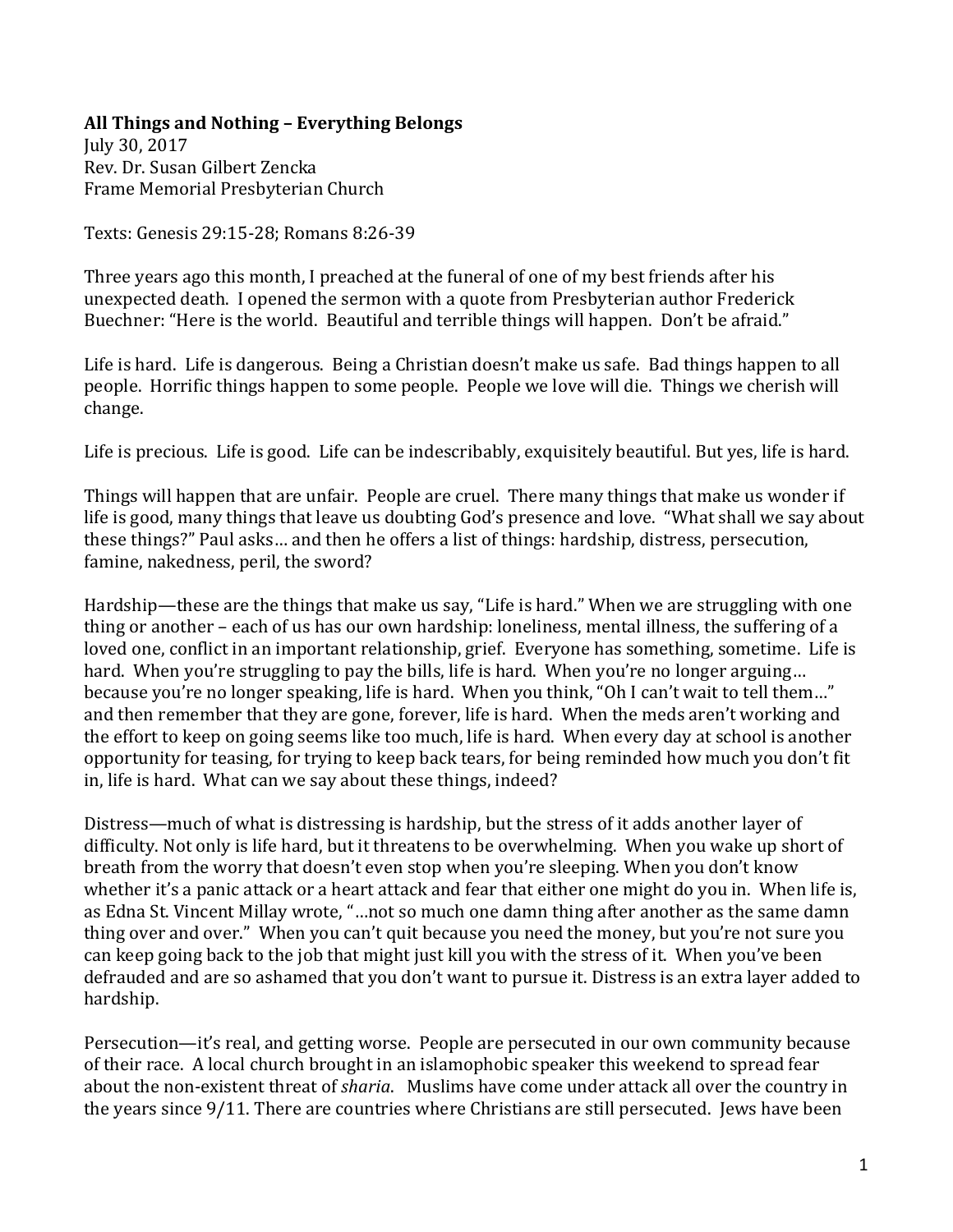persecuted for centuries. And we know that our gay, lesbian, and transgendered brothers and sisters may experience persecution. Persecution is real, and it is on the increase in this country. The Southern Christian Leadership Conference recorded over 1300 hate crimes in November, December, and January – over 800 of these were in the week following the election. Among these crimes were almost 60 acts of violence against Jewish Community Centers in 24 states during January.

Famine and nakedness are often associated with poverty, which brings hardship, distress, sometimes persecution too, as altogether too many people in the world believe that people who are poor must have done something wrong and deserve the hardship of poverty.

Paul's list rounds out with "peril and the sword"—danger and violence, and again, way too many people in the world are living with these things on a continuing basis. So many of us in the United States, at least those of us who are white, middle class, straight, and cis-gendered (that is, who identify with the gender of our biological sex), have grown accustomed to safety and security and think of it as normal. But people in many different circumstances, and at many other times in history, including Biblical times, knew danger and violence to be a normal part of life. When we read Paul's list of the things that make life hard, we should remember that although most of us here aren't routinely exposed to persecution, famine, nakedness, peril, and the sword, people all over the world are. And yes, there are places in our country, and people in our country for whom danger is an ongoing reality. And as we hear about growing nuclear threats from North Korea, some of us are feeling less safe than we used to.

So, what about these things? Paul says in verse 28 that all things work together for good with those who love God – this verse has caused pain to many people, who wonder whether it means that God plans bad things to happen for some divine purpose.

No. No. No. God does not engineer bad things to happen. God does not create suffering. Bad things happen for all kinds of reasons: the world as it is created is a world where actions have consequences—and God does not typically protect us from the consequences of our actions. We don't have special protection. And while we might wish God would, God doesn't typically intervene to protect us from the actions of other people either. That's our job – to care for one another, to protect one another. Bad things happen – some through our own fault, some through circumstances we could have avoided, some through the choices of others, or circumstances that we couldn't avoid. Bad things happen. Life is hard.

You could ask Jacob about that. His life to this point certainly shows that life is hard, life is precious, and life can be beautiful. Most of his hardships were brought about through his own actions—he cheated his brother of the inheritance his brother was due as the eldest son, and so he had to run for his life, leaving his parents as well. But in today's episode of the saga of Jacob, we see him experience some of the goodness of life as well—he meets and falls in love with Rachel, he is welcomed into his uncle's home, he gets married and whoops…now he's on the other side of the sneaky tricks, and ironically, the trick played on him also has to do with birth order. And in a part of the story we won't be reading, Jacob will eventually play some sneaky tricks on this uncle, now his father-in-law, too.